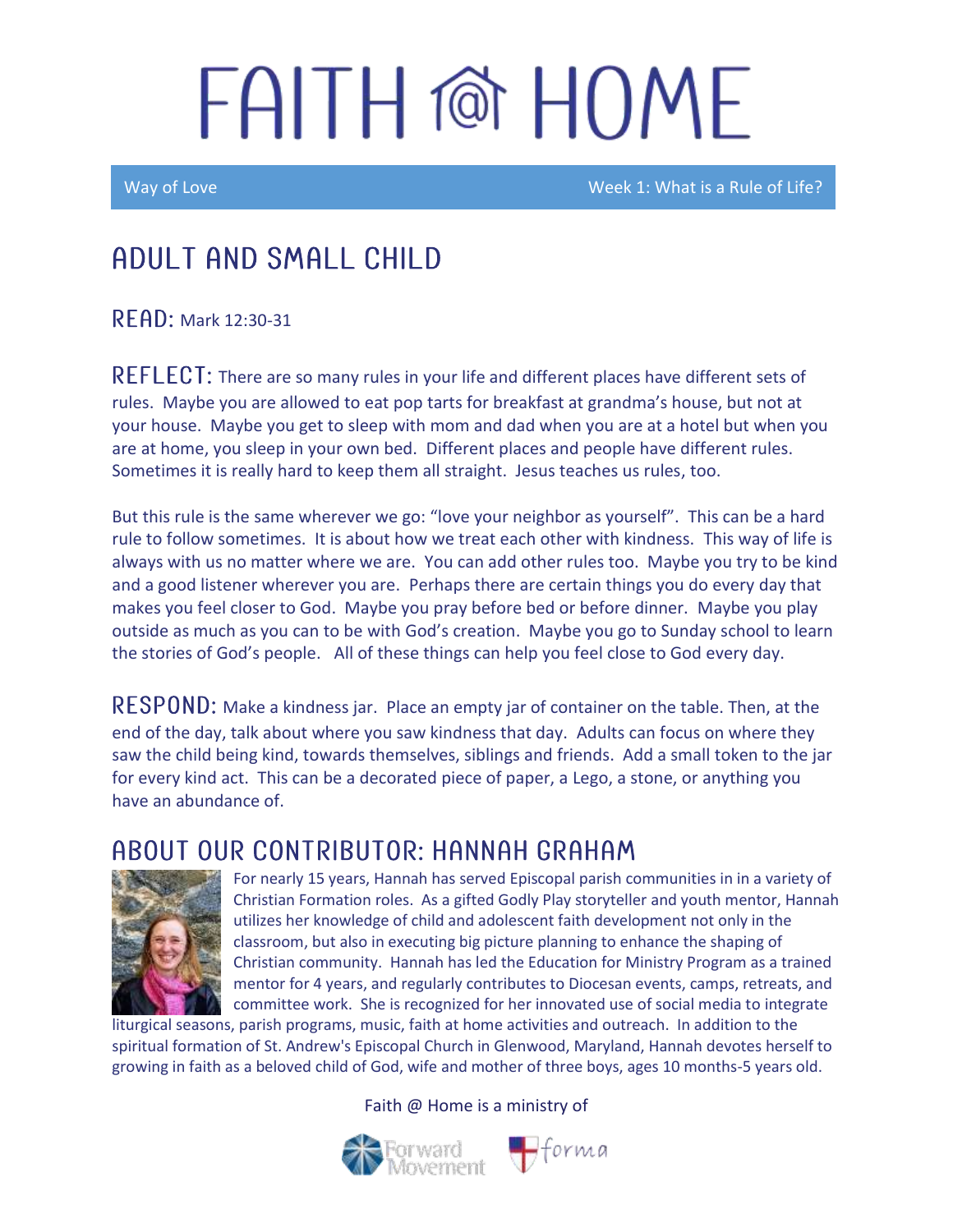# FAITH @ HOME

Way of Love Week 1: What is a Rule of Life?

## Adult and elementary

 $R$  FAD: Matthew 4:18-22

 $REFLECT:$  Jesus was a rabbi, or a leader and teacher within the Jewish tradition. To become a rabbi, students had to go to school for years, reading and studying the Torah, or Jewish Scriptures. They also had to spend time in prayer to God, and try as hard as they could to live and become like the rabbis that came before them. If the students were good enough, they would become disciples and follow in the footsteps of their rabbi, and they would learn to become leaders and guardians of the faith.

As we read in the passage from Matthew, Jesus called ordinary people to follow him. These people weren't good enough to become disciples in the traditional way, so they returned to their families to learn the family trade. Jesus, however, called them anyway. He brought a new way of love that was for all people, not just those who were smart enough or good enough in the temple. He believed that they could learn to go forth into the world with the loving, liberating, and life-giving news of the Gospel, and as we learn more about The Way of Love, we will be reminded that we can go share God's love, too!

RESPOND: A Rule of Life is a set of practices that help us live a life more like Jesus every day. Presiding Bishop Michael Curry introduced The Way of Love as a suggested rule of life for Episcopalians to adopt and follow. Through it, we are called to turn, learn, pray, worship, bless, go, and rest. Take a few minutes with your family to watch The Way of Love introduction, narrated by Presiding Bishop Curry. Which part or parts of this new Rule of Life stand out to you? Which do you already do? How? The Way of Love introduction video is found here: <https://www.episcopalchurch.org/way-of-love>.

### ABOUT OUR CONTRIBUTOR: ERIN WOLF



Erin Wolf is a Youth Minister hailing from Little Chute, WI where she lives with her four kids. She serves both All Saints Episcopal in Appleton and the Episcopal Diocese of Fond du Lac. Her ministry focuses include children & youth, camp & retreats, music, service work, interactive prayer for all ages, and more. You can connect with her via email at ewolf@diofdl.org.



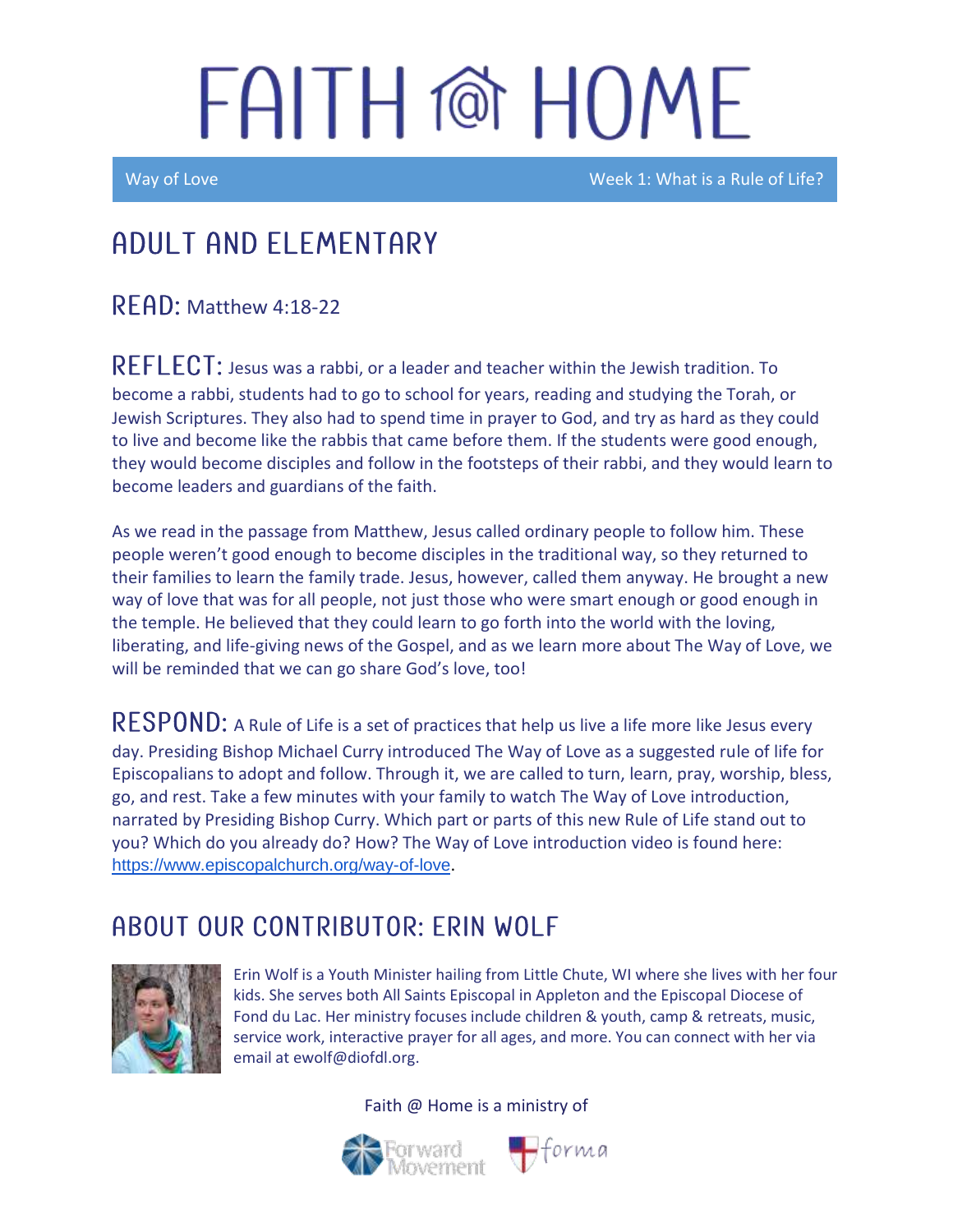## FAITH @ HOME

Way of Love Week 1: What is a Rule of Life?

## Adult and youth

RFAD: Psalm 19:7-14

REFLECT: This week we are looking at the spiritual practice of creating a rule of life. As a past summer camp director, I love rules. I believe that rules give us a framework to share what our values are as a community or as an individual. They help us to live into our call as Christians to love God and to love our neighbor as ourselves. However, I realize that I am outside of the norm for my love of rules, because in many cases rules are used to keep people in line or to create division. These are not the kind of rules we are talking about when creating a rule of life.

The rule of life we create can be made with Psalm 19:14 in mind. "Let the words of my mouth and the meditations of my heart be pleasing to you." We need to integrate our inner thoughts to our outer deeds, and ensure that our posture in the world is something God sees and smiles. We can take our hopes and dreams for the world, our deepest passions, and create a structure to give guidance in how to achieve those desires.

RESPOND: "I can't stand....so I stand for." Discuss something in this world that you cannot stand. Your answer may vary from an -ism, such as racism or sexism; to interpersonal conflicts you don't like; or ways that you might not be respecting the dignity of every human being. Then take this thing that you cannot stand, and turn it into a value statement, something that you stand for. For example, "I cannot stand people feeling alone and isolated due to their mental illness, so I stand for educating and advocating for people who experience a mental illness." This can be done once, twice, or however many times you feel until you think you have addressed those big things that bother you. These can be a first step in creating a rule of life, so that you can define the people that you are for, rather than the people you are against. Write them down on a notecard and keep them with you as a reminder of the way you want to love those around you.

### A BOUT OUR CONTRIBUTOR: MEREDITH ROGERS



Meredith serves as the Director of Youth Ministries at St. Mark's Episcopal Church in San Antonio, Texas. She is a strong advocate of mental health in ministry and the benefits youth can gain from a summer camping or retreat program. While she feels incredibly underqualified to be a writer on behalf of Forma & Faith @ Home, Meredith trusts that her voice might be one that you need to hear and knows your voice is one that the world needs to hear.